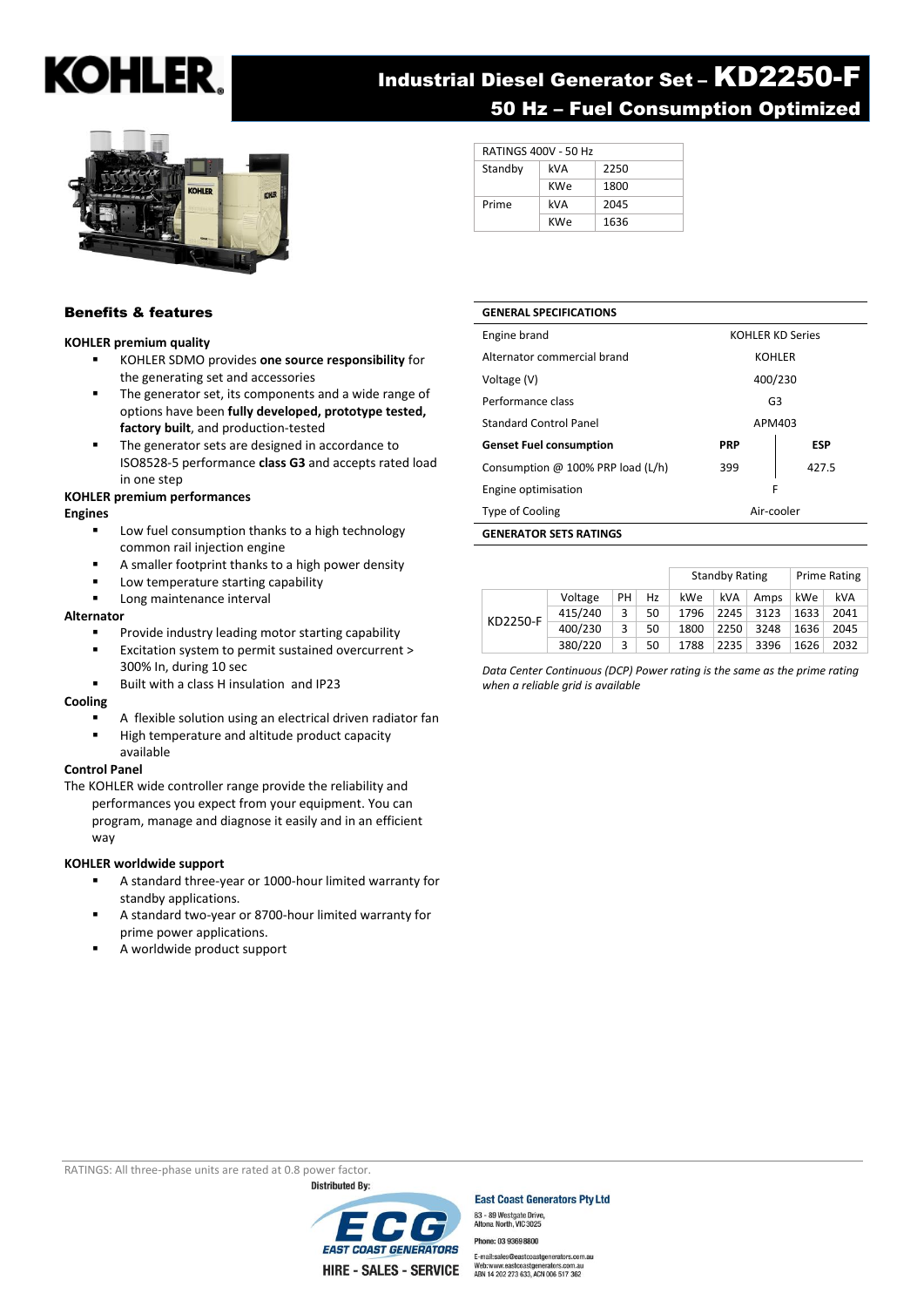# **KOHLER.**

# Industrial Diesel Generator Set – KD2250-F 50 Hz – Fuel Consumption Optimized

#### **KOHLER DIESEL ENGINE**

| General                                     |                         |              |  |
|---------------------------------------------|-------------------------|--------------|--|
| Engine brand                                | <b>KOHLER KD Series</b> |              |  |
| Engine ref.                                 |                         | KD62V12-5BFS |  |
| Distribution                                | 4T                      |              |  |
| Air inlet system                            | Turbo                   |              |  |
| Fuel                                        |                         | GO           |  |
| Engine optimisation                         | F                       |              |  |
| Cylinders configuration                     |                         | v            |  |
| Number of cylinders                         | 12                      |              |  |
| Displacement (L)                            |                         | 62.06        |  |
| Bore (mm) * Stroke (mm)                     |                         | 175 * 215    |  |
| Compression ratio                           |                         | 16:1         |  |
| Speed (RPM)                                 |                         | 1500         |  |
| Maximum stand-by power at rated RPM (kW)    |                         | 1933         |  |
| <b>Cylinder Head Material</b>               |                         | Cast Iron    |  |
| <b>Crankshaft Material</b>                  |                         | Steel        |  |
| Intake and Exhaust Valve Material           |                         | Steel        |  |
| Piston type & material                      |                         | Steel        |  |
| Charge Air coolant                          |                         | Air/Water DC |  |
| Frequency regulation, steady state (%)      |                         | $+/- 0.25%$  |  |
| <b>Injection Type</b>                       |                         | Direct       |  |
| Governor type                               |                         | Electronic   |  |
| ECU type                                    |                         | <b>KODEC</b> |  |
| Air cleaner type, models                    |                         | Dry          |  |
| <b>Fuel system</b>                          |                         |              |  |
| Maximum fuel pump flow (L/h)                | 445                     |              |  |
| Fuel Inlet Minimum recommended size (mm)    |                         | 25.4         |  |
| Max. restriction at fuel pump (m)           | 3.5                     |              |  |
| Max head on fuel return line (m)            | 3.5                     |              |  |
| Maximum allowed inlet fuel temperature (°C) |                         | 70           |  |
| Consumption with fan (L/h)                  | <b>PRP</b>              | <b>ESP</b>   |  |
| Consumption $@$ 100% PRP load (L/h)         | 399                     | 427.5        |  |
| Consumption @ 75% PRP load (L/h)            | 302.4                   | 327.5        |  |
| Consumption @ 50% PRP load (L/h)            | 214                     | 232          |  |
| Consumption @ 25% load PRP (L/h)            | 123                     | 131.9        |  |

| <b>Lubrication System</b>                                             |                 |            |
|-----------------------------------------------------------------------|-----------------|------------|
| Oil system capacity including filters (L)                             | 375             |            |
| Min. oil pressure (bar)                                               | 3.5             |            |
| Max. oil pressure (bar)                                               |                 |            |
| Oil sump capacity (L)                                                 | 308             |            |
| Oil cooler                                                            | Plate Exchanger |            |
| Oil consumption 100% ESP 50Hz (L/h)                                   | 0.91            |            |
| Air Intake system                                                     |                 |            |
| Max. intake restriction (mm H2O)                                      | 510             |            |
| Intake air flow (L/s)                                                 | 2337.08         |            |
| <b>Exhaust system</b>                                                 |                 |            |
| Heat rejection to exhaust (kW)                                        | 1350            |            |
|                                                                       | <b>PRP</b>      | <b>ESP</b> |
| Exhaust gas temperature (°C)                                          |                 | 435        |
| Exhaust gas flow (L/s)                                                | 5665            | 5828       |
| Max. exhaust back pressure (mm H2O)                                   | 867             |            |
| Optional cooling system (HT/LT)                                       |                 |            |
| Radiated heat to ambiant (kW)                                         | 100             |            |
| Heat rejection to coolant HT (kW)                                     | 620             |            |
| Flow on the HT circuit at 0.7Bars pressure drop off<br>engine (L/min) | 1631            |            |
| Outlet coolant temperature (°C)                                       | 100             |            |
| Maximum Coolant temp without derating (°C)                            | 100             |            |
| Max coolant temperature, Shutdown (°C)                                | 105             |            |
| Coolant capacity HT, engine only (L)                                  | 254             |            |
| Restriction pressure drop off engine – HT circuit (mbar)              | 700             |            |
| Minimal pressure before HT pump (mbar)<br>400                         |                 |            |
| Max. pressure at inlet of HT water pump (mbar)                        | 2500            |            |
| Thermostat begin of opening HT (°C)                                   | 71              |            |
| Thermostat end of opening HT (°C)                                     |                 | 81         |
| HT Standard pressure cap setting (kPa)                                | 100             |            |
| Heat rejection to coolant LT (kW)<br>500                              |                 |            |
| Flow on the LT circuit at 0.7Bars pressure drop off<br>engine (L/min) | 450             |            |
| Temperature of inlet to LT engine water circuit (°C)                  | 55              |            |
| Coolant capacity LT, engine only (L)                                  |                 | 102        |
| Restriction pressure drop off engine - LT circuit (mbar)              | 700             |            |
| Minimal pressure before LT pump (mbar)                                | 400             |            |
| Max. pressure at inlet of LT water pump (mbar)                        | 2500            |            |
| LT Standard pressure cap setting (kPa)                                |                 | 100        |

RATINGS: All three-phase units are rated at 0.8 power factor.<br>Distributed By:



**East Coast Generators Pty Ltd** 83 - 89 Westgate Drive,<br>Altona North, VIC 3025 Phone: 03 93698800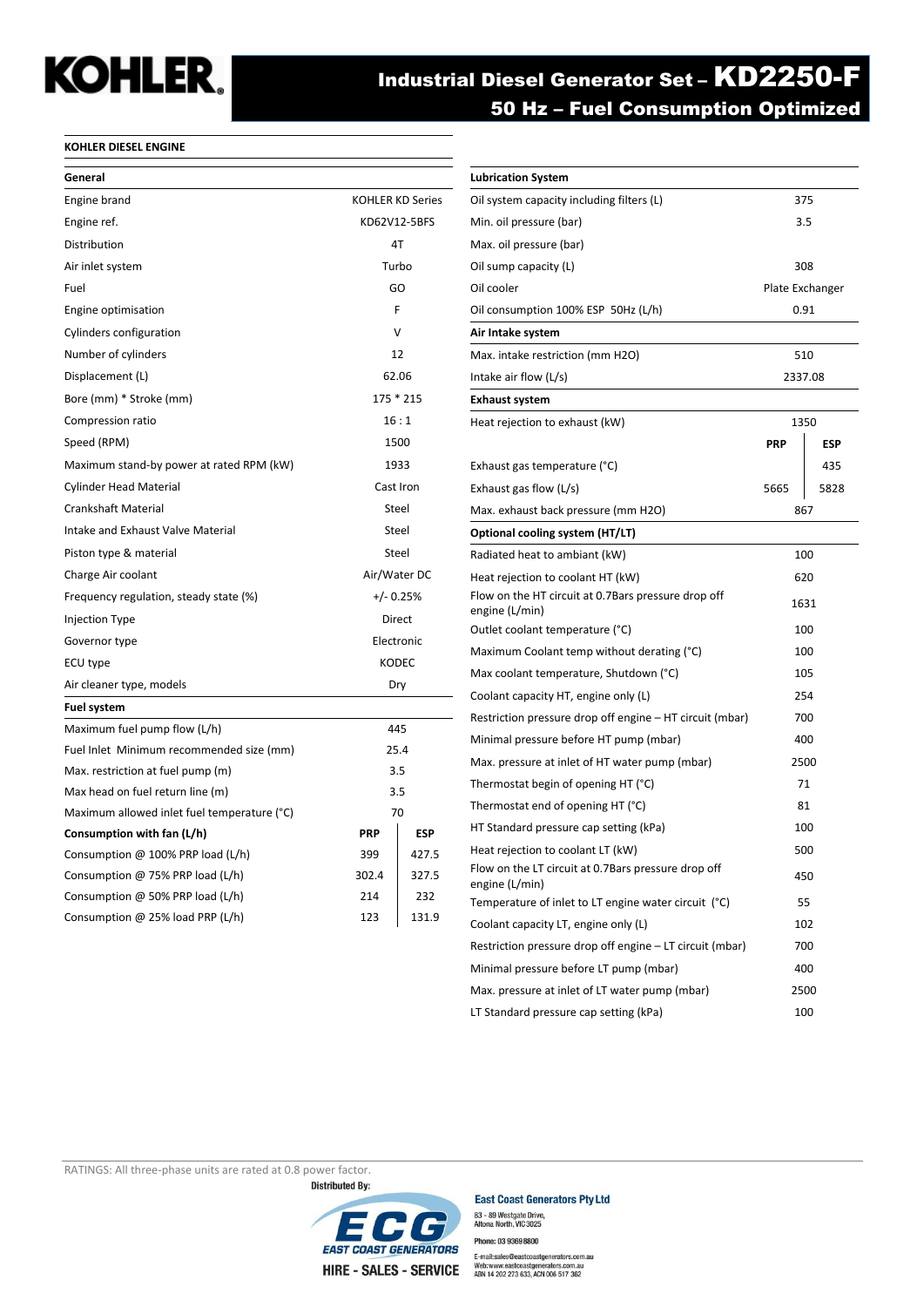

# Industrial Diesel Generator Set – KD2250-F 50 Hz – Fuel Consumption Optimized

| Alternator commercial brand                                | <b>KOHLER</b>    |
|------------------------------------------------------------|------------------|
| Alternator ref.                                            | KH04974T         |
| Number of pole                                             | 4                |
| Number of bearing                                          | Single Bearing   |
| Technology                                                 | <b>Brushless</b> |
| Indication of protection                                   | <b>IP23</b>      |
| Insulation class                                           | н                |
| Number of wires                                            | 6                |
| Capacity for maintaining short<br>circuit at 3 In for 10 s | Yes              |
| <b>AVR Regulation</b>                                      | Yes              |
| Coupling                                                   | <b>Direct</b>    |
| <b>Application data</b>                                    |                  |
| Overspeed (rpm)                                            | 2250             |
| Power factor (Cos Phi)                                     | 0.8              |
| Voltage regulation at established<br>rating $(+/- %)$      | 0.50             |
| Wave form: NEMA=TIF                                        | 50<              |
| Wave form: CEI=FHT                                         | $\langle$ 2      |
| Total Harmonic Distortion in no-load<br>DHT (%)            | < 3.5            |
| Total Harmonic Distortion, on linear<br>load DHT (%)       | < 3.5            |
| Recovery time (Delta U = 20%<br>transcient) (ms)           | 500              |
| Performance datas                                          |                  |
| Continuous Nominal Rating 40°C<br>(kVA)                    | 2200             |
| Unbalanced load acceptance ratio<br>(%)                    | 8                |

Peak motor starting (kVA) based on x% voltage dip power factor at 0.3



#### **Alternator Specifications Alternator Standard Features**

- All models are brushless, rotating-field alternators
- NEMA MG1, IEEE, and ANSI standards compliance for temperature rise and motor starting
- The AVR voltage regulator provides superior short circuit capability
- Self-ventilated and dip proof construction
- Sustained short-circuit current of up to 300% of the rated current for up to 10 seconds
- Superior voltage waveform

*Note: See Alternator Data Sheets for alternator application data and ratings, efficiency curves, voltage dip with motor starting curves, and short circuit decrement curves.*

RATINGS: All three-phase units are rated at 0.8 power factor.



**East Coast Generators Pty Ltd** 83 - 89 Westgate Drive,<br>Altona North, VIC 3025 Phone: 03 93698800

E-mail:sales@eastcoastgenerators.com.au<br>Web:www.eastcoastgenerators.com.au<br>ABN 14 202 273 633, ACN 006 517 362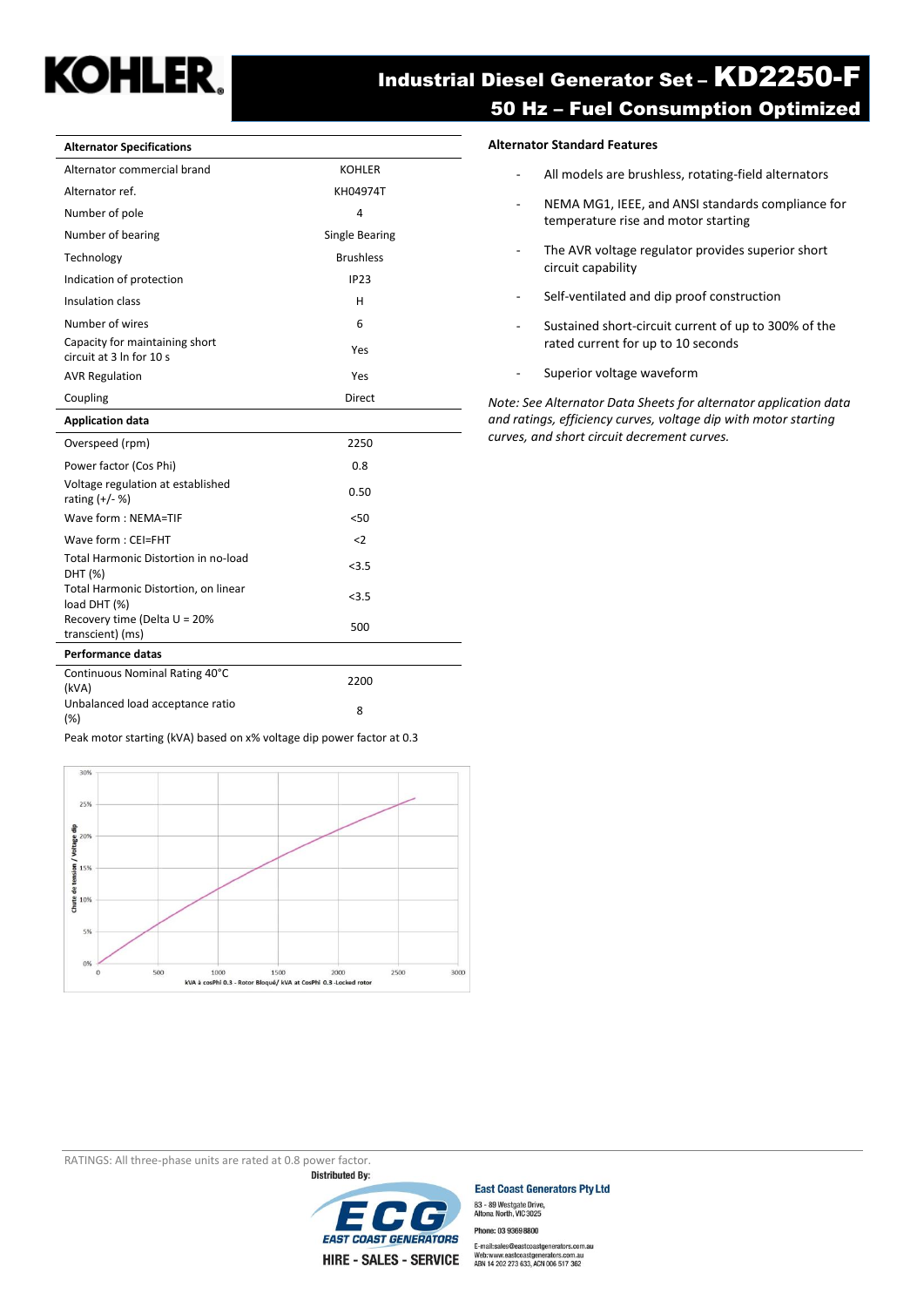

#### **Dimensions compact version**

| Length (mm) * Width (mm) * Height (mm) | 4741* 2110 * 2561 |
|----------------------------------------|-------------------|
| Dry weight (kg)                        | 15186             |
| Tank capacity (L)                      | $\mathbf{0}$      |

#### **Contener dimensions CPU40 soundproofed version**

| CPU40 Si                                                  |                    |
|-----------------------------------------------------------|--------------------|
| Length (mm) * Width (mm) * Height (mm)                    | 12192* 2438 * 2896 |
| Dry weight (kg)                                           | 29270              |
| Tank capacity (L)                                         | 500                |
| Acoustic pressure level @1m in $dB(A)$ 50Hz (75%)<br>PRP) | 86                 |
| Measured acoustic power level (Lwa) 50Hz (75%<br>PRP)     | 109                |
| Acoustic pressure level @7m in dB(A) 50Hz (75%<br>PRP)    | 78                 |

#### **Contener dimensions CPU40 super soundproofed version CPU40 SSi**

| Length (mm) * Width (mm) * Height (mm)                 | 12192* 2438 * 2896 |
|--------------------------------------------------------|--------------------|
| Dry weight (kg)                                        | 29820              |
| Tank capacity (L)                                      | 500                |
| Acoustic pressure level @1m in dB(A) 50Hz (75%<br>PRP) | 80                 |
| Measured acoustic power level (Lwa) 50Hz (75%<br>PRP)  | 103                |
| Acoustic pressure level @7m in dB(A) 50Hz (75%<br>PRP) | 72                 |
|                                                        |                    |

RATINGS: All three-phase units are rated at 0.8 power factor.<br>**Distributed By:** 





Phone: 03 93698800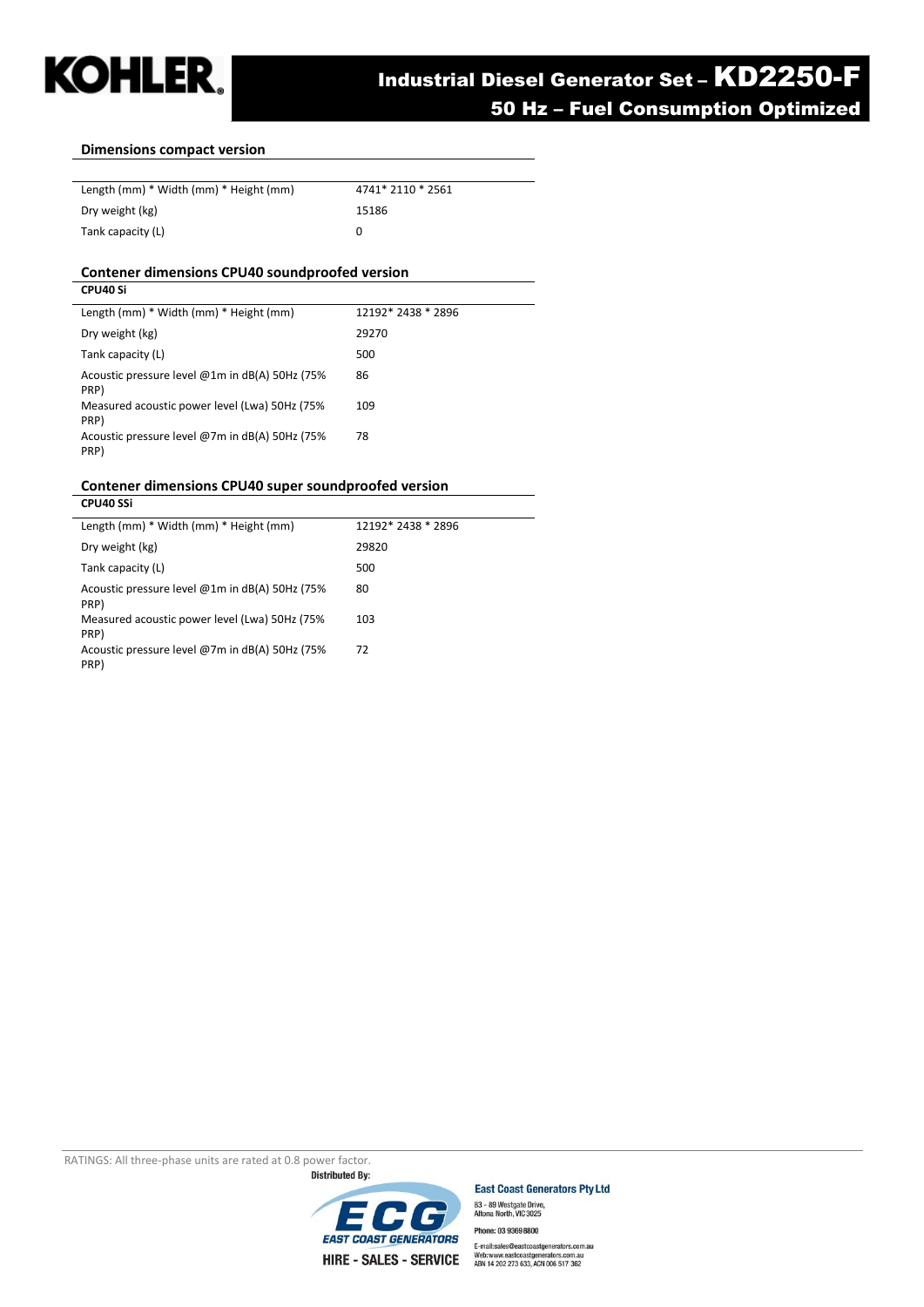

# Industrial Diesel Generator Set – KD2250-F 50 Hz – Fuel Consumption Optimized

#### **M80-D**

The M80-D can be used as a basic terminal block for connecting an electrical cabinet box and as an instrument panel with a highly intuitive LCD screen giving an overview of your generating set's basic parameters:

- Oil gauge
- coolant temperature
- oil temperature
- engine speed
- battery voltage
- charge air temperature
- fuel consumption
- etc.

The engine main functions can be controlled and events are recorded to facilitate diagnostics:

- starting
- speed adjustment
- stopping
- droop

Large display screen,

etc.

#### ERGONOMIC AND USER FRIENDLY

**DEC4000**



buttons and scroll wheel, Electrical measurements: voltmeter, frequency meter, ampmeter, voltage. Engine parameters: working hours counter, oil pressure, coolant temperature, fuel level, engine speed, battery Alarms and faults: oil pressure, coolant temperature, failure to start, overspeed, alternator min/max., battery voltage min. /max., emergency stop, fuel level. Ergonomics: wheel for navigating around the various menus.

Communication: remote control and operation software,

USB connections, PC connection.

For more information on the product and its options, please refer to the sales documentation.

#### BASIC GENERATING SET AND POWER PLANT CONTROL

The APM403 is a versatile control unit which allows operation in manual or automatic mode

- Measurements : voltage and current
- kW/kWh/kVA power meters
- Standard specifications: Voltmeter, Frequency meter.
- Optional : Battery ammeter.
- J1939 CAN ECU engine control
- Alarms and faults: Oil pressure, Coolant temperature, Overspeed, Startup failure, alternator min/max, Emergency stop button.
- Engine parameters: Fuel level, hour counter, battery voltage.
- Optional (standard at 24V): Oil pressure, water temperature.
- Event log/ Management of the last 300 genset events.
- Mains and genset protection
- Clock management
- USB connections, USB Host and PC,
- Communications : RS485 INTERFACE
- ModBUS protocol /SNMP
- Optional : Ethernet, GPRS, remote control, 3G, 4G,
- Websupervisor, SMS, E-mails

RATINGS: All three-phase units are rated at 0.8 power factor.

*EAST COAST GENERATORS* **HIRE - SALES - SERVICE** 

**Distributed By:** 



83 - 89 Westgate Drive,<br>Altona North, VIC 3025 Phone: 03 93698800 E-mail:sales@eastcoastge ators.com.au Web:www.eastcoastgenerators.com.au<br>ABN 14 202 273 633, ACN 006 517 362



**APM403**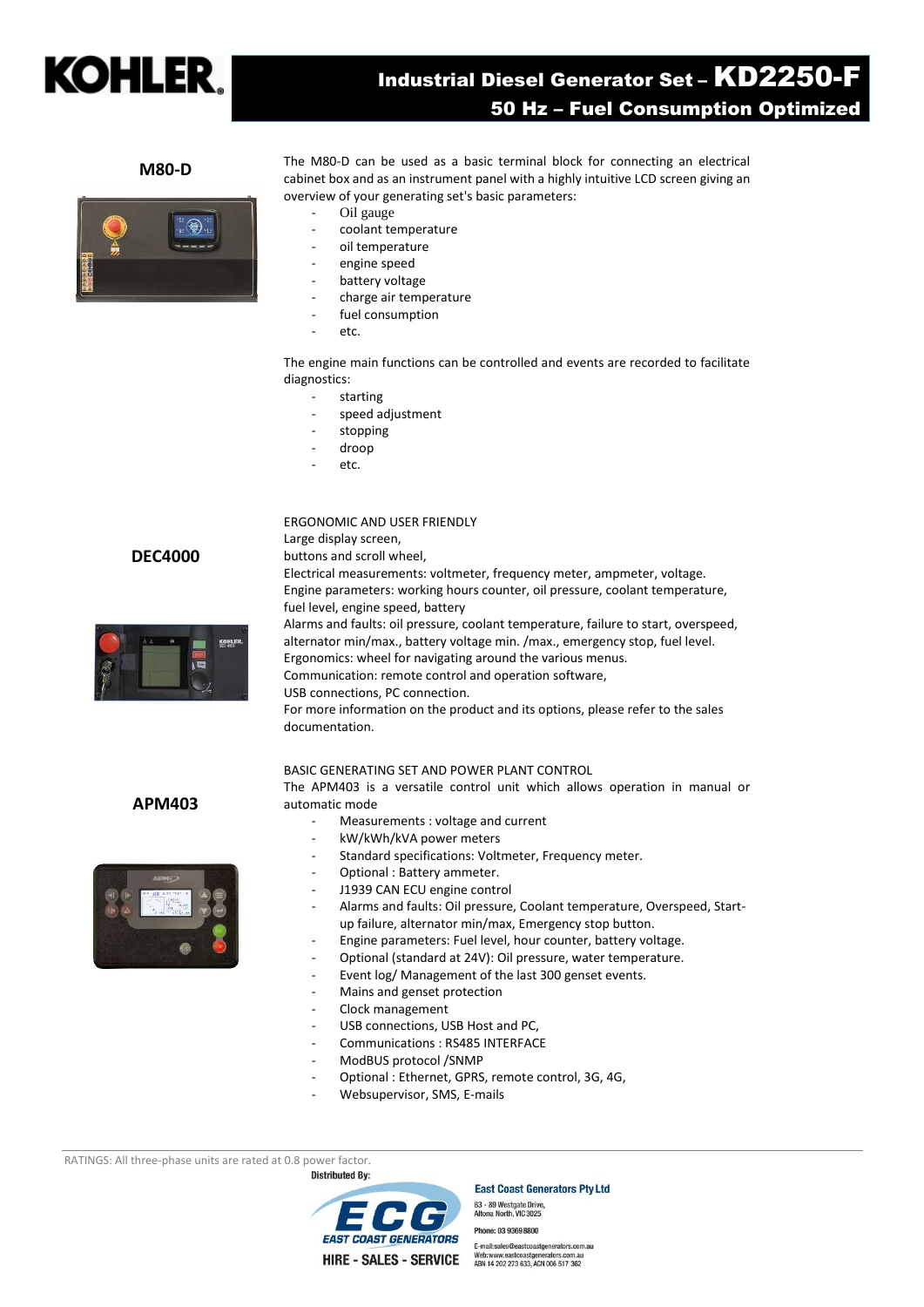

# Industrial Diesel Generator Set – KD2250-F 50 Hz – Fuel Consumption Optimized

#### **APM802**



compatibility Graphic display with touchscreen

ADVANCED POWER PLANT MANAGEMENT CONTROL

- User language selectable
- Specially researched ergonomics
- High level of equipment availability
- USB and Ethernet ports
- Modbus protocol
- Making it easy to extend the installation
- Complies with the international standard IEC 61131-3

Dedicated to power plant management APM802 provides advanced control, system monitoring, and system diagnostics for optimum performance and

RATINGS: All three-phase units are rated at 0.8 power factor.



**East Coast Generators Pty Ltd** 

83 - 89 Westgate Drive,<br>Altona North, VIC 3025 Phone: 03 93698800 E-mail:sales@eastcoastgenerators.com.au<br>Web:www.eastcoastgenerators.com.au<br>ABN 14 202 273 633, ACN 006 517 362